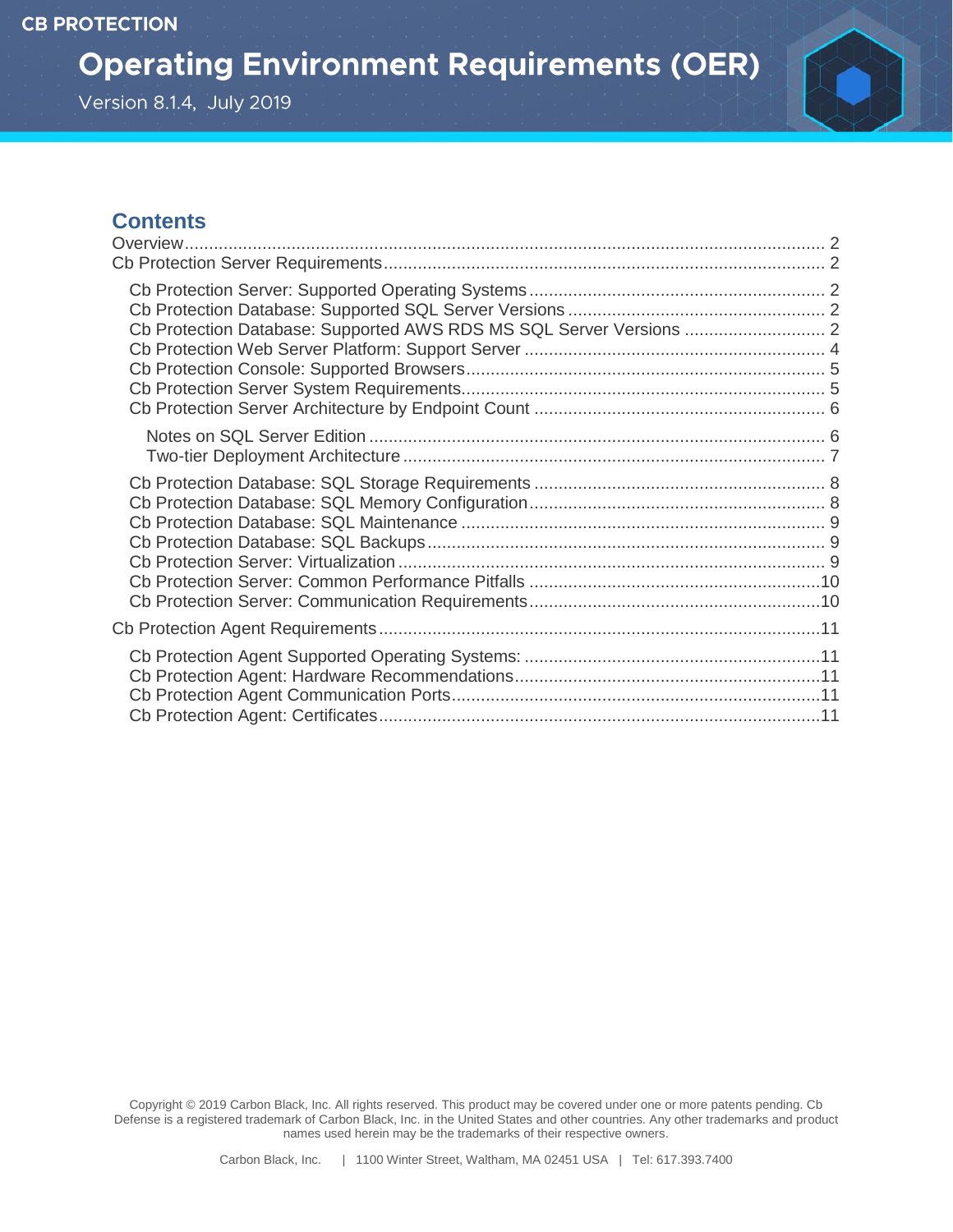# <span id="page-1-0"></span>**Overview**

This document describes the hardware, software and site requirements for implementing a Cb Protection Server installation. *It is a requirements summary only*. For a successful server installation, you must use the *Installing Cb Protection Server* manual for detailed descriptions of installation procedures. For successful agent installations, you must use the instructions in the "Managing Computers" chapter of *Using Cb Protection*. If there are any questions related to hardware and performance, please contact your Carbon Black technical representative after reviewing this document.

# <span id="page-1-1"></span>**Cb Protection Server Requirements**

| <b>Operating System</b> |     | <b>Architecture   Service Pack  </b> | <b>Additional Notes/Requirements</b> |
|-------------------------|-----|--------------------------------------|--------------------------------------|
| Windows Server 2008 R2  | x64 | SP <sub>1</sub> Or<br>Later          | HVM Virtualization only              |
| Windows Server 2012 R2  | x64 | Use Latest                           | HVM Virtualization only              |
| Windows Server 2016     | x64 | Use Latest                           | HVM Virtualization only              |
| Windows Server 2019     | x64 | Use Latest                           | HVM Virtualization only              |

# <span id="page-1-2"></span>**Cb Protection Server: Supported Operating Systems**

### <span id="page-1-3"></span>**Cb Protection Database: Supported SQL Server Versions**

| <b>Database System</b>  |     | <b>Architecture   Service Pack  </b> | <b>Additional Notes/Requirements</b>                                                                                                                                        |
|-------------------------|-----|--------------------------------------|-----------------------------------------------------------------------------------------------------------------------------------------------------------------------------|
| SQL Server Express 2008 | x64 | Use Latest                           | Limited to 1 CPU Socket (or 4 cores)                                                                                                                                        |
| R <sub>2</sub>          |     |                                      | Maximum memory utilized: 1Gb                                                                                                                                                |
|                         |     |                                      | Maximum database size: 10Gb                                                                                                                                                 |
| SQL Server 2008 R2      | x64 | Use Latest                           |                                                                                                                                                                             |
| SQL Server Express 2012 | x64 | Use Latest                           | Limited to 1 CPU Socket (or 4 cores)                                                                                                                                        |
|                         |     |                                      | Maximum memory utilized: 1Gb                                                                                                                                                |
|                         |     |                                      | Maximum database size: 10Gb                                                                                                                                                 |
| SQL Server 2012         | x64 | Use Latest                           | Standard edition for < 30K endpoints, Enterprise<br>edition for larger deployments. See "Cb Protection<br>Server Architecture by Endpoint Count" below for<br>more details. |
| SQL Server 2014         | x64 | Use Latest                           | Same as SQL Server 2012.                                                                                                                                                    |
| SQL Server 2016         | X64 | Use Latest                           | Same as SQL Server 2012                                                                                                                                                     |
| SQL Server 2017         | X64 | Use Latest                           | Same as SQL Server 2012                                                                                                                                                     |

### <span id="page-1-4"></span>**Cb Protection Database: Supported AWS RDS MS SQL Server Versions**

| <b>Database System</b>    | <b>DB Engine</b><br><b>Versions</b> | <b>Architecture</b> | <b>Additional Notes/Requirements</b>               |
|---------------------------|-------------------------------------|---------------------|----------------------------------------------------|
| <b>SQL Server Express</b> | 11.00.5058.0.v1                     | x64                 | Limited to 1 CPU Socket (or 4 cores)               |
|                           | 10.50.6000.34.v1                    |                     | Maximum memory utilized: 1Gb                       |
|                           |                                     |                     | Maximum database size: 10Gb                        |
| <b>SQL Server</b>         | 14.00.3049.1                        | x64                 | Standard edition for < 10K endpoints, Enterprise   |
| Standard                  | 13.00.5216.0                        |                     | edition for larger deployments. See "Cb Protection |
|                           | 12.00.5571.0                        |                     | Server Architecture by Endpoint Count" below for   |
|                           | 11.00.7462.6                        |                     | more details.                                      |
|                           | 10.50.6560.0                        |                     |                                                    |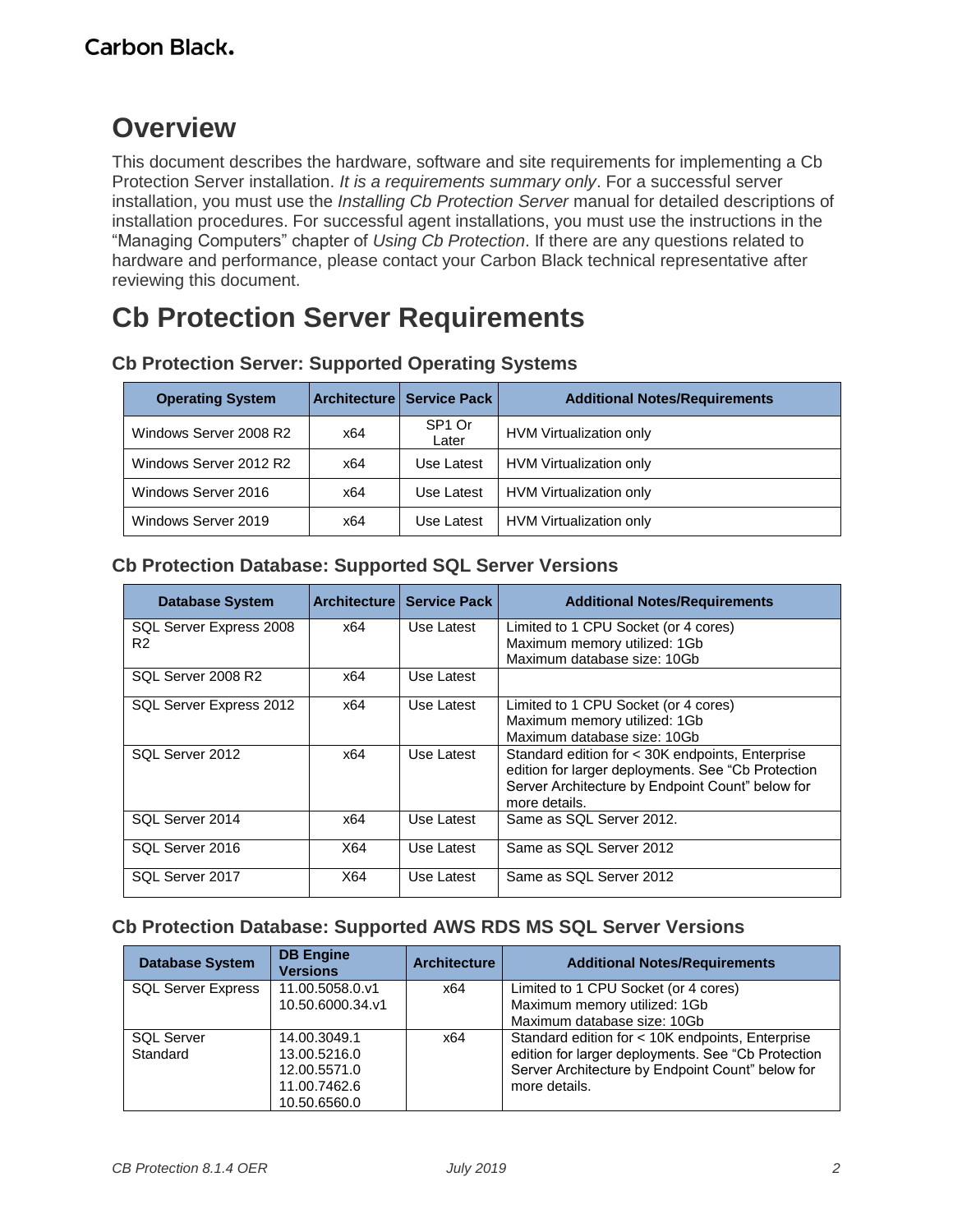# **Carbon Black.**

| <b>Database System</b>          | <b>DB Engine</b><br><b>Versions</b>          | <b>Architecture</b> | <b>Additional Notes/Requirements</b>                                                                                                                       |
|---------------------------------|----------------------------------------------|---------------------|------------------------------------------------------------------------------------------------------------------------------------------------------------|
| <b>SQL Server</b><br>Enterprise | 14.00.3049.1<br>13.00.5216.0<br>12.00.5571.0 | x64                 | Standard edition for < 10K endpoints, Enterprise<br>edition for larger deployments. See "Cb Protection<br>Server Architecture by Endpoint Count" below for |
|                                 | 11.00.7462.6<br>10.50.6560.0                 |                     | more details.                                                                                                                                              |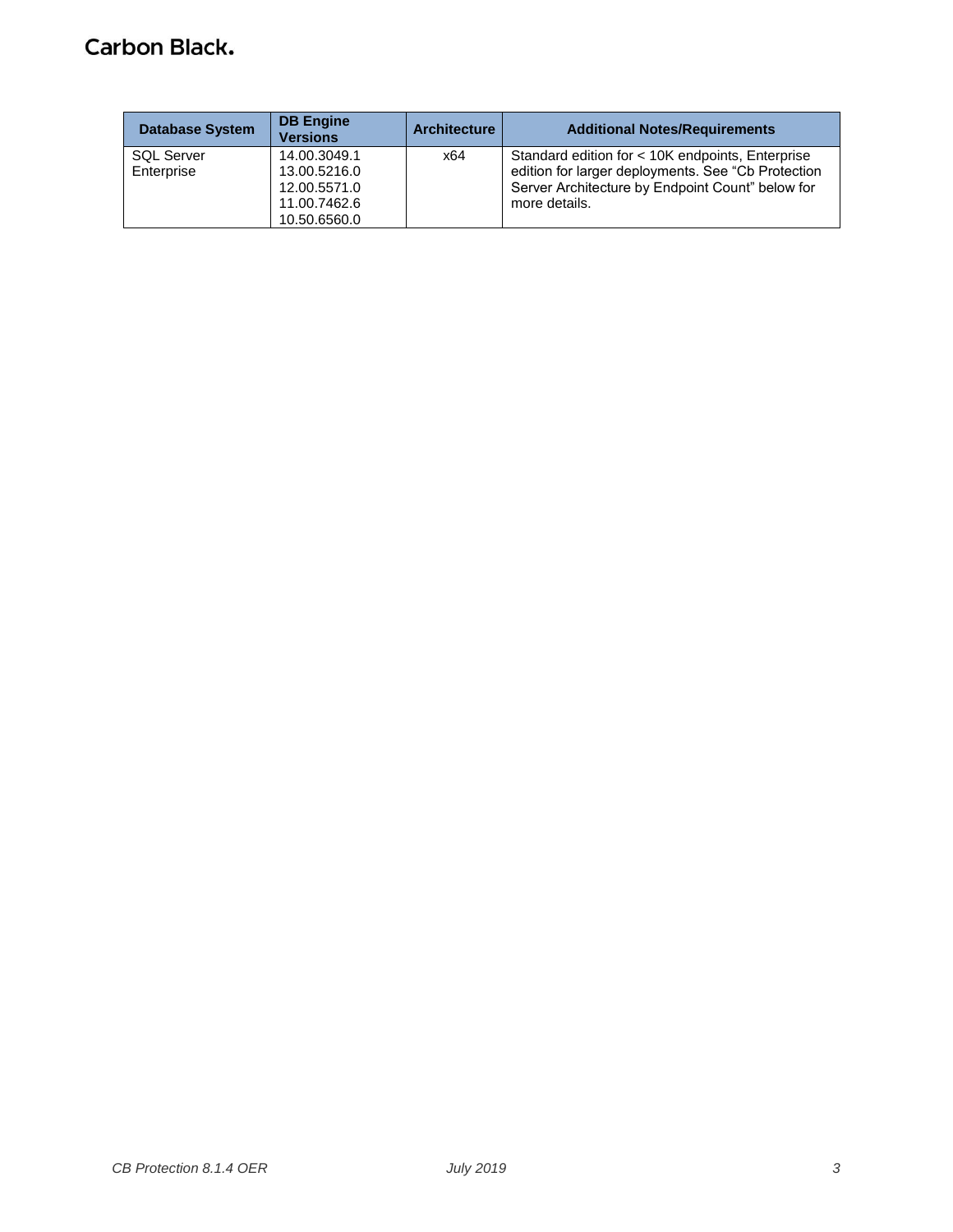# <span id="page-3-0"></span>**Cb Protection Web Server Platform: Support Server**

| <b>Common Requirements ①</b>                                                                                                                                                                                                                                                                                                                                                                                                                                                                                                                                      | <b>Restrictions 2</b>                                                                                                                                                                                                                                                                                                                                                                                                                                                                                                                                                                                                                                                                                                                                                                                                                                                                                                                                                                                                                                                                    |
|-------------------------------------------------------------------------------------------------------------------------------------------------------------------------------------------------------------------------------------------------------------------------------------------------------------------------------------------------------------------------------------------------------------------------------------------------------------------------------------------------------------------------------------------------------------------|------------------------------------------------------------------------------------------------------------------------------------------------------------------------------------------------------------------------------------------------------------------------------------------------------------------------------------------------------------------------------------------------------------------------------------------------------------------------------------------------------------------------------------------------------------------------------------------------------------------------------------------------------------------------------------------------------------------------------------------------------------------------------------------------------------------------------------------------------------------------------------------------------------------------------------------------------------------------------------------------------------------------------------------------------------------------------------------|
| In the IIS Roles Manager, verify the following<br>configuration:<br>• Common HTTP Features:<br>- Static Content<br>Default Document<br>- HTTP Errors<br>- HTTP Redirection<br>• Application development:<br>- ASP.NET (version 4.5)<br>.NET Extensibility (version 4.5)<br>$\blacksquare$<br>- CGI<br>- ISAPI Extensions<br>- ISAPI Filters<br>• Health & Diagnostics:<br>- HTTP Logging<br>- Logging Tools<br>- Request Monitor<br>- Tracing<br>• Security:<br>- URL Authorization<br>- Request Filtering<br>- IP and Domain Restrictions<br>• Performance: None | Beginning with v8.0.0, the console relies on the Cb<br>Protection API. An incorrectly configured IIS server<br>can prevent console access.<br>If you are upgrading from 7.2.x, go to System<br><b>Configuration &gt; Advanced Options in your current</b><br>console and check the "API Access Enabled" box. If a<br>green dot appears next to the checkbox, then you can<br>assume that IIS is configured correctly. Otherwise,<br>make sure you meet the following restrictions:<br>• Site Bindings:<br>The Cb Protection API will not connect to localhost if<br>the console web application is bound to a specific IP<br>address instead of "*". Make sure that "*" is added to<br>the list of bindings.<br>• IP Address and Domain Restrictions:<br>If you must limit console access to specific IP<br>addresses, be sure that the IPv6 localhost address is<br>added to the list.<br>• Application Pools:<br>Cb Protection must be run within the DefaultAppPool<br>application pool. Using a different app pool results in<br>the Cb Protection server not having the appropriate |
| • Management Tools:<br>- IIS Management Console<br>IIS Management Scripts and Tools<br>- Management Service<br>• FTP Publishing Service: None                                                                                                                                                                                                                                                                                                                                                                                                                     | credentials to access the SQL Server database.<br>• Authentication:<br>You must disable Basic Authentication and Windows<br>Authentication so that the Cb Protection Server<br>handles authentication. Otherwise, users will not be<br>able to log into the Cb Protection Server.                                                                                                                                                                                                                                                                                                                                                                                                                                                                                                                                                                                                                                                                                                                                                                                                        |

| <b>Version</b> |                                                  | Part Of OS   Current Version | <b>Supported</b><br><b>Architectur</b><br>е | <b>Supporte</b><br>d Level | <b>Additional Notes/Requirements</b>                                                                                                                          |
|----------------|--------------------------------------------------|------------------------------|---------------------------------------------|----------------------------|---------------------------------------------------------------------------------------------------------------------------------------------------------------|
| IIS 8.5        | Windows<br>Server<br>2012 R <sub>2</sub><br>only |                              | x64                                         |                            | 1 2 Common Requirements and<br>Restrictions are listed in the table above<br>Additional requirements: Private memory for<br>IIS should be increased to 800 MB |
| $IIS$ 10       | <b>Windows</b><br>Server<br>2016/2019            |                              | X64                                         |                            | 1 2 Common Requirements and<br>Restrictions are listed in the table above<br>Additional requirements: Private memory for<br>IIS should be increased to 800 MB |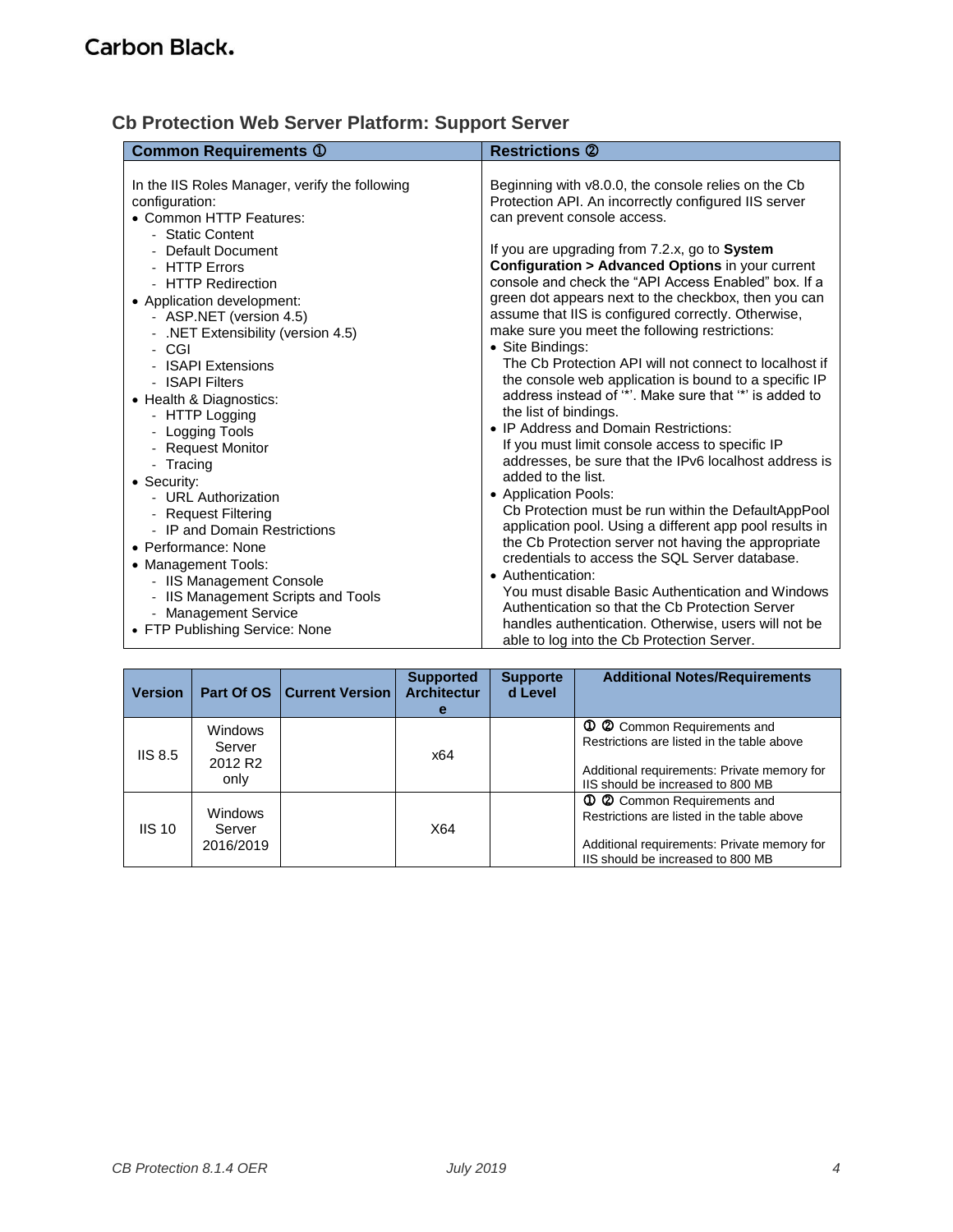# <span id="page-4-0"></span>**Cb Protection Console: Supported Browsers**

| <b>Browser</b>              | <b>Version</b>  | <b>Additional Notes/Requirements</b> |
|-----------------------------|-----------------|--------------------------------------|
| Microsoft Internet Explorer | 9.0 or higher   | Windows only                         |
| Mozilla Firefox             | Latest          | Windows, Mac or Linux                |
| Google Chrome               | Latest          | Windows, Mac or Linux                |
| Safari                      | 5.1.2 or higher | Mac                                  |

# <span id="page-4-1"></span>**Cb Protection Server System Requirements**

- Clean operating system installation, with the latest version/patch/service pack
- Microsoft IIS: Version corresponding to the Windows Server installed. Configured as described in the Installing Cb Protection Server guide
- Microsoft .Net:
- Version 4.5.2 or later framework with latest patch level
- Microsoft Installer: Version 4.5 or newer
- Processor: Intel Xeon/i7 processor/multi-core running at least 2.5GHz. Although Intel processor is recommended, it is possible to use equivalent AMD processor
- Ethernet connection: 1 Gbps or faster connection required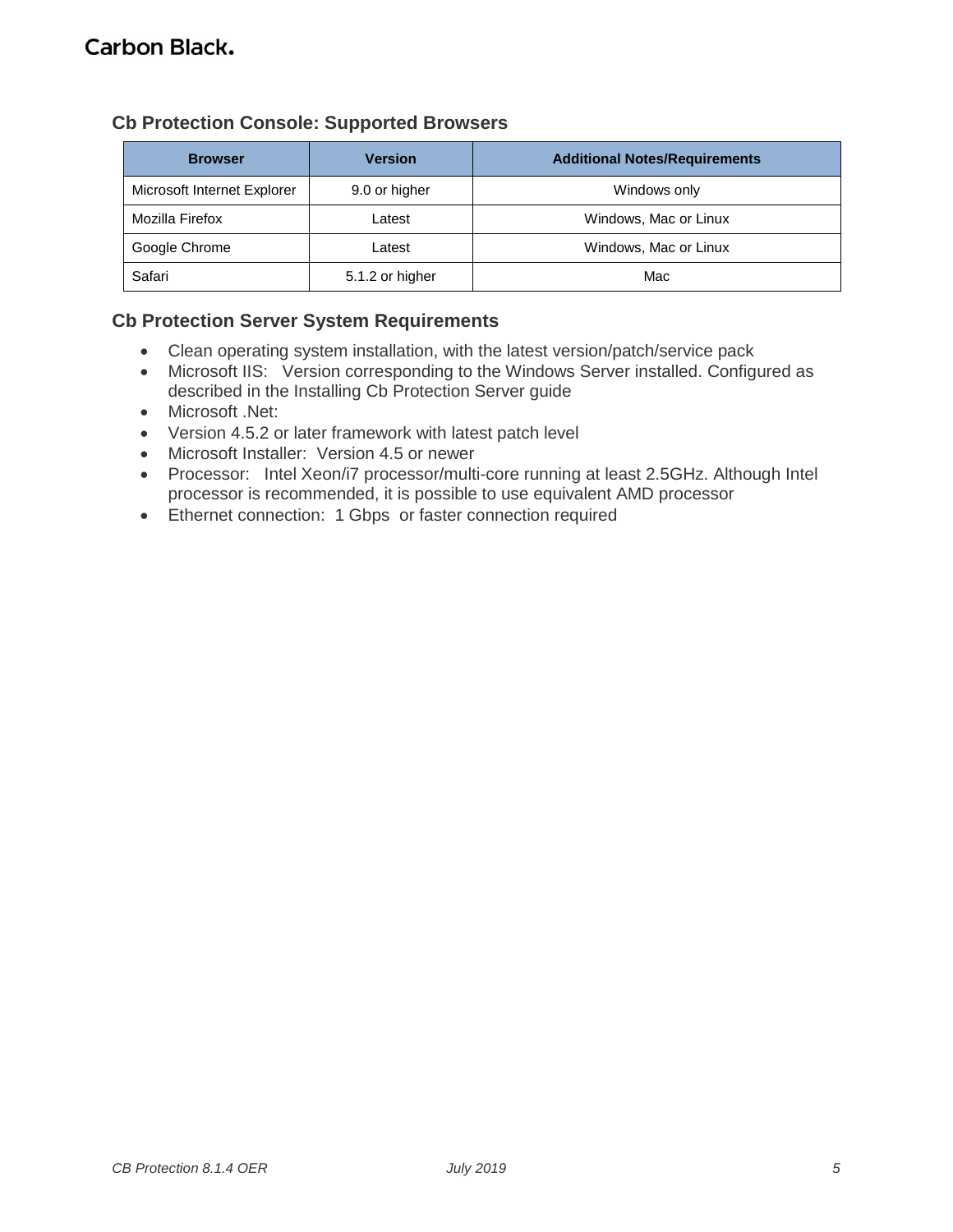## <span id="page-5-0"></span>**Cb Protection Server Architecture by Endpoint Count**

The Cb Protection Server should be deployed on a single computer that will house both the Cb Protection Server and SQL Server. The following table lists the requirements for this computer.

| <b>Endpoints</b>      | <b>SQL</b><br><b>Hardware</b><br><b>Server</b> |                 | <b>Required</b><br><b>Database</b> |                      | <b>DAS (Locally</b><br>attached) |              | <b>PCIe</b><br><b>Flash</b>       |
|-----------------------|------------------------------------------------|-----------------|------------------------------------|----------------------|----------------------------------|--------------|-----------------------------------|
|                       | <b>Edition</b>                                 | RAM (GB)        | <b>CPU Cores<sup>1</sup></b>       | <b>Storage</b>       | <b>Disks</b>                     | <b>RAID</b>  | <b>GB/1K</b><br>EPTS <sup>2</sup> |
| <b>Up to 100</b>      | <b>Express</b>                                 | $\overline{4}$  | 2                                  | $20$ GB <sup>3</sup> | 2                                | $\mathbf{1}$ | n/a                               |
| $101 - 250$           |                                                | 12 <sup>2</sup> | $\overline{2}$                     | 55 GB                | $\overline{4}$                   | $1 + 0$      | n/a                               |
| $251 - 500$           |                                                | 16              | $\overline{2}$                     | 100 GB               | $\overline{4}$                   | $1+0$        | n/a                               |
| $501 - 1,000$         |                                                | 16              | $\overline{4}$                     | 175 GB               | 6                                | $1 + 0$      | n/a                               |
| $1,001 - 1,500$       |                                                | 16              | $\overline{4}$                     | 300 GB               | 6                                | $1+0$        | n/a                               |
| $1,501 - 2,000$       | <b>Standard</b>                                | 16              | $\overline{4}$                     | 500 GB               | 8                                | $1 + 0$      | n/a                               |
| $2,001 - 5,000$       |                                                | 32 <sub>2</sub> | 6                                  | $1$ TB               | 8                                | $1+0$        | n/a                               |
| $5,001 - 10,000$      |                                                | 48              | 8                                  | $1.2$ TB             | 12                               | $1+0$        | n/a                               |
| $10,001 -$<br>20,000  |                                                | 48              | 8                                  | $2$ TB               | 14                               | $1 + 0$      | 50                                |
| $20,001 -$<br>30,000  |                                                | 128             | 16                                 | 3 TB                 | 24                               | $1 + 0$      | 50                                |
| $10,001 - 40,000$     |                                                | 64              | 12 <sup>2</sup>                    | $2$ TB               | 12                               | $1+0$        | 20                                |
| 40,001 - 80,000       | Enterprise                                     | 96              | 16                                 | 4 TB                 | 14                               | $1 + 0$      | 20                                |
| $80,001 -$<br>160,000 |                                                | 96              | 16                                 | 8 TB                 | 22                               | $1 + 0$      | 20                                |

<sup>1</sup>*CPU core requirements are based on physical, not hyper-threaded cores. Two CPUs might be necessary to reach required number of cores*.

<sup>2</sup>*PCIe sizing requirement is given in GB per 1K endpoints.* 

*<sup>3</sup>Database storage for SQL Express includes 10 GB for data file (maximum limit for SQL Express) and additional 10 GB for the log file.*

Associated with the storage sizes listed above are the following caveats:

- By default, the Cb Protection Server saves no more than four weeks of events and no more than ten million events. Increasing these defaults will increase the size of the database. Under normal circumstances, the largest portion of the database will be taken up with storage of instances of files on endpoints.
- The Cb Protection Server carries out two scheduled database tasks described in the document *SQL Server Configuration for Cb Protection*. Stopping these tasks can cause the database to grow beyond the sizes listed above.
- The steps listed under "Database Growth" in the document *SQL Server Configuration for Cb Protection* are being followed.

### <span id="page-5-1"></span>*Notes on SQL Server Edition*

Deployments with 10,000 to 30,000 endpoints have a choice of SQL Server editions. When using SQL Server Standard, keep the following points in mind:

- With over 20,000 endpoints, SQL Server 2014, 2016, or 2017 must be used. Earlier versions of SQL Server Standard do not support enough RAM or CPU Cores.
- Unlike SQL Server Enterprise, SQL Server Standard does not use data compression. This is why it needs more memory and disk space.
- On SQL Server Standard, Cb Protection achieves equivalent performance processing file inventory compared to SQL Server Enterprise, but the Cb Protection console can be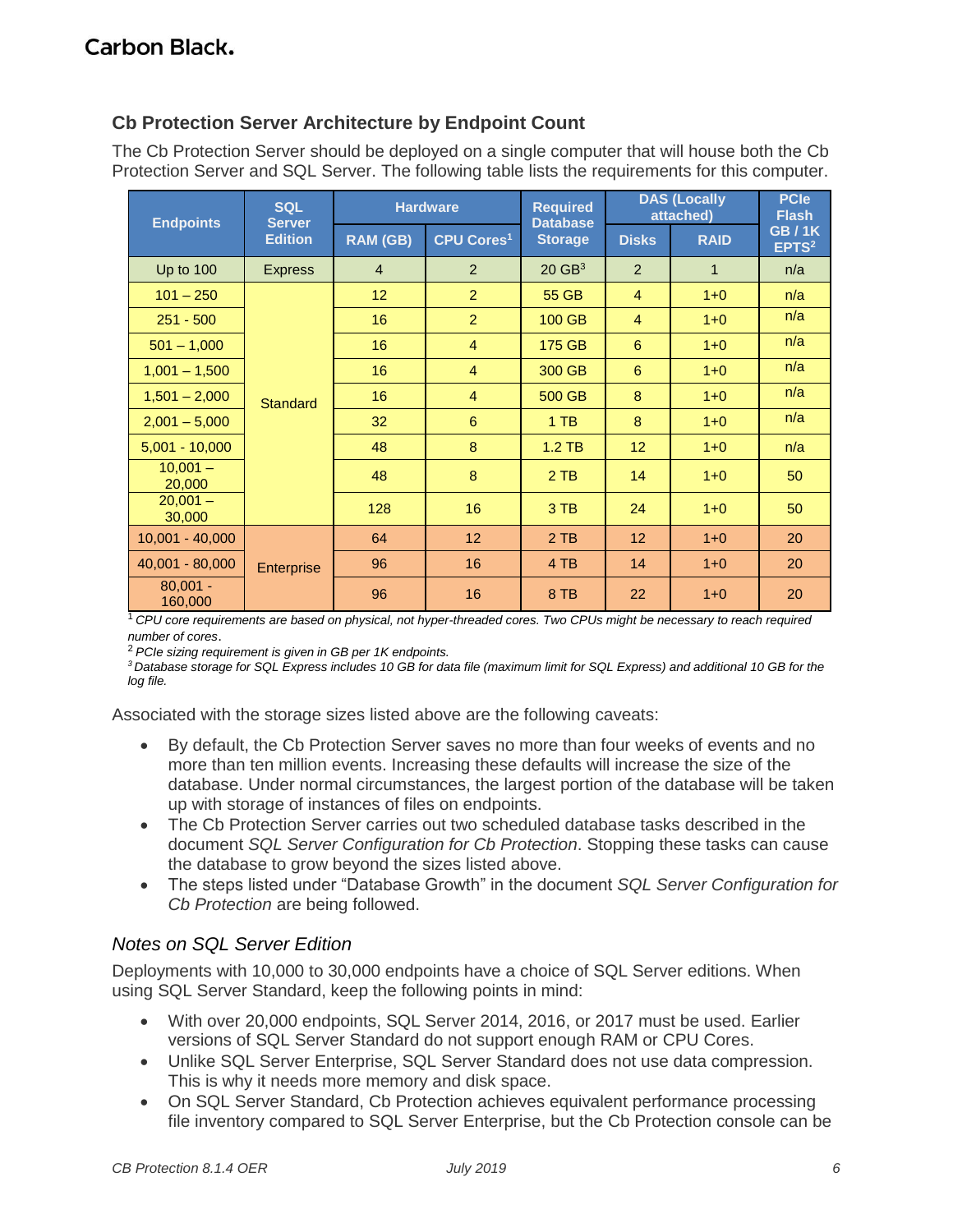30% slower and some database maintenance tasks such as rebuilding indexes and statistics will be slower. This can be mitigated by placing the database on faster storage hardware.

#### <span id="page-6-0"></span>*Two-tier Deployment Architecture*

Here are the requirements for a two-tier installation of the Cb Protection where the Cb Protection Server and SQL Server reside on separate hardware:

- 1. For the SQL Server hardware, use the single-tier table above.
- 2. For the Cb Protection Server hardware, use the following table:

|                  | <b>Hardware</b> |                        |  |  |
|------------------|-----------------|------------------------|--|--|
| <b>Endpoints</b> | <b>RAM (GB)</b> | CPU Cores <sup>1</sup> |  |  |
| Up to 1,000      |                 |                        |  |  |
| $1,001 - 80,000$ |                 |                        |  |  |
| Above 80,000     | 16              |                        |  |  |

1 *CPU core requirements are based on physical, not hyper-threaded cores. Two CPUs might be necessary to reach required number of cores*.

- 3. Make sure that the network latency between the Cb Protection Server and SQL Server is 0.7 ms or lower. The freeware utility hrPing or similar can be used to validate the latency.
- 4. The SQL server instance and underlying database storage has to be dedicated to the Cb Protection Server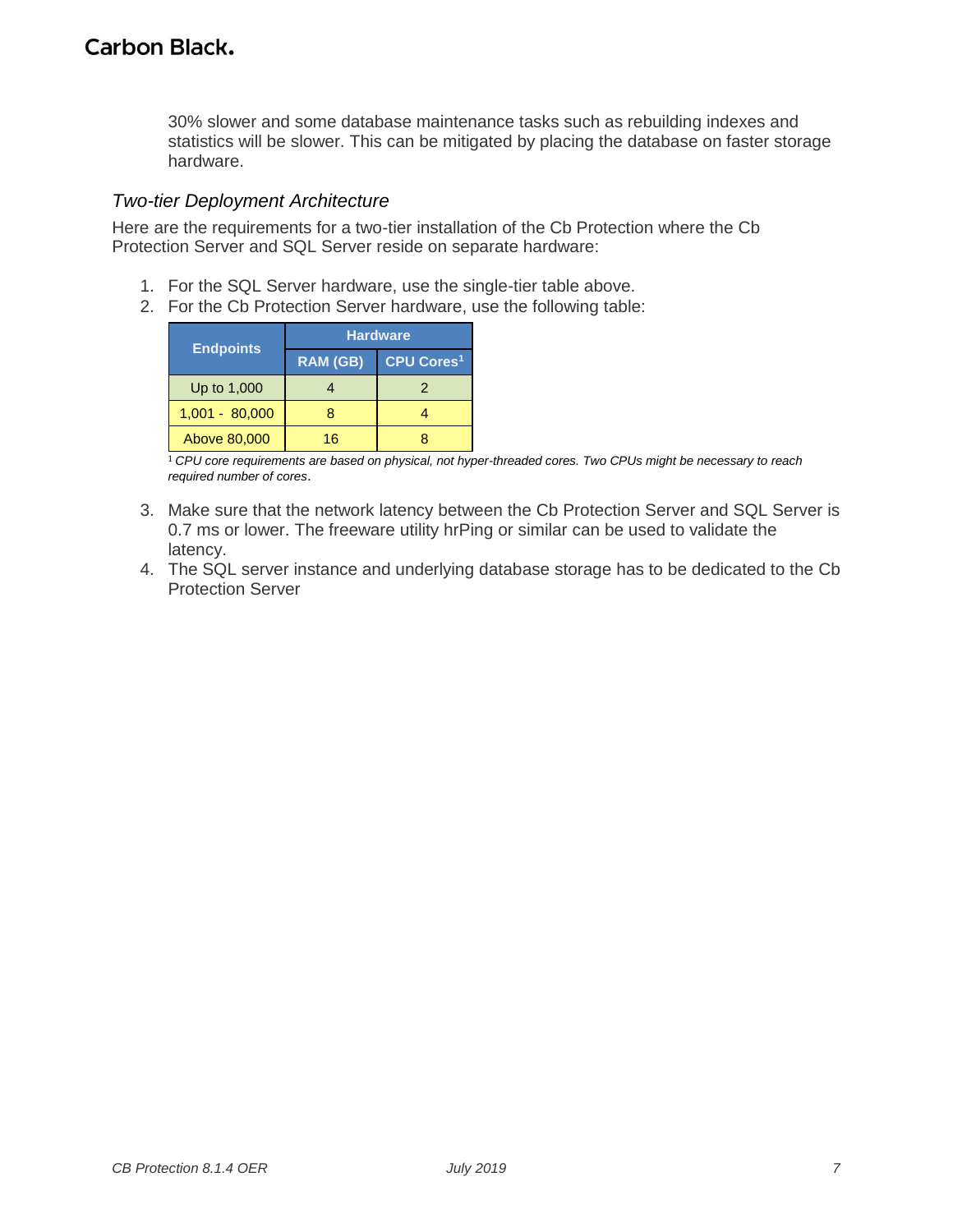# <span id="page-7-0"></span>**Cb Protection Database: SQL Storage Requirements**

The SQL database should meet the following requirements:

- The OS and paging file must be on a separate physical partition from the SQL database. Use of two additional disk drives configured as a RAID-1 partition (mirror) is recommended.
- Any AV software must be configured to exclude SQL data directories.
- Direct attached storage (DAS) is required, using a 6 GB/s SAS (Serial Attached SCSI) adapter or better.
- All hard drives must be 2.5" in size, and have rotational speed of 15K RPM. Note that for deployments larger than 40,000 endpoints, 10K RPM drives can be used if the total required disk size requirement cannot be met with available 15K RPM drives.
- RAID-10 should be used with DAS drives
	- o Stripe element size: 64 KB
	- o Controller cache-write policy: "Write Back
- Performance of SQL storage should be validated with the Bit9SQLIO tool prior to deployment of Cb Protection Server.
- When PCIe Flash storage is not used, the entire database (data  $+$  log  $+$  indexes  $+$  temp) should be on the single large DAS partition. Total disk space shown in the table above includes both hard drive and flash drive space.
- The table shows that Enterprise SQL server requires less storage per endpoint. The reason is that this edition of SQL server supports compression, which reduces storage requirements for more than 50%.

#### *Special considerations for PCIe (PCI-express) flash storage:*

- Use of a PCIe card is required when noted in the sizing table.
- Recommended Flash card: Virident FlashMax II.
- When PCIe Flash storage is used, you should partition the database so that indexes go to the flash storage partition and all other files (data + log + temp) go to the single large DAS partition. Check table above for PCIe card space requirements per 1K endpoints.
- Even though it is not required, in order to further improve product performance, the entire database except for the log file (data  $+$  indexes  $+$  temp) can be moved to flash storage. Security teams who require extremely fast search response times may opt for such an option. This will require 100 GB of flash storage for every 1K endpoints for SQL Standard edition, or 50GB per 1K endpoints for SQL Enterprise edition.
- When PCIe flash storage is used, card airflow requirements have to be met by the hardware box.
- Transaction logs should remain on SAS disks or other storage optimized for sequential writes.

### <span id="page-7-1"></span>**Cb Protection Database: SQL Memory Configuration**

Since the Cb Protection Server database is relatively large, SQL Server will take all the RAM it has at its disposal, potentially leading to system memory starvation. For that reason, a SQL Server memory cap should always be set on SQL Server. On systems with 16GB RAM, set the memory cap to 12GB. For systems with more RAM, make sure that the SQL maximum server memory is set to at least 5 GB less than the total RAM installed in the system for SQL Server Standard, and 10 GB for SQL Server Enterprise edition.

**Note:** In a small configuration with SQL Server Express, there is no need to set a SQL memory cap because SQL Server Express already limits memory use to 1 GB.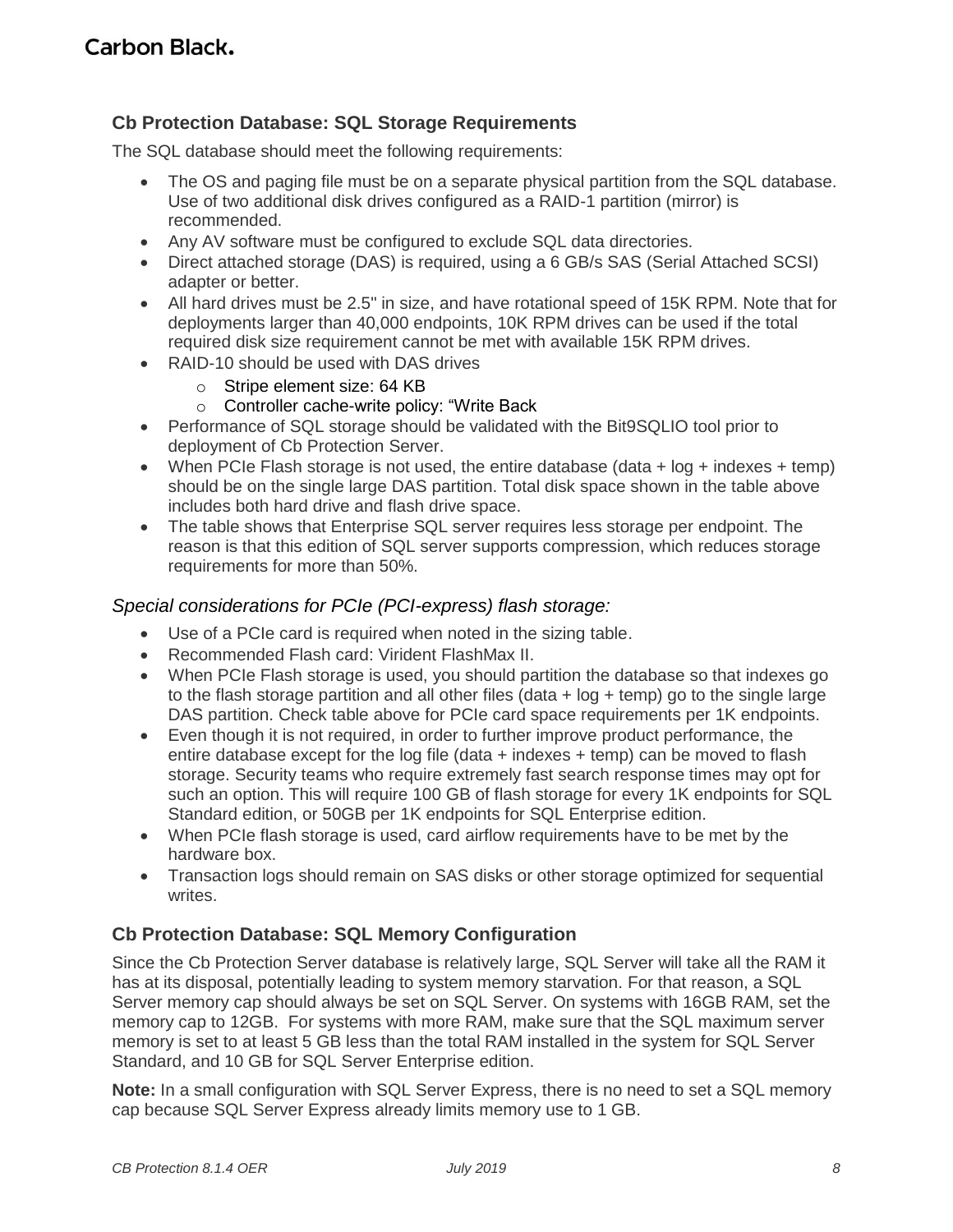### <span id="page-8-0"></span>**Cb Protection Database: SQL Maintenance**

Cb Protection Server does its own scheduled SQL DB Maintenance tasks on daily and weekly basis. This functionality is important in order to maintain database performance and limit growth. The maintenance tasks include:

- Deleting obsolete data
- Defragmenting indexes
- Rebuilding statistics

**Note:** Use of any other, custom maintenance tasks would be counter-productive and should be avoided.

#### <span id="page-8-1"></span>**Cb Protection Database: SQL Backups**

The Cb Protection database uses the "Simple" recovery model. The "Full" recovery model should not be used to avoid a performance penalty and excessive database log growth.

Cb Protection Server supports automated database backups, but only for deployments up to 100 endpoints. In all other cases, full database backups should be done using best SQL server practices. Also, a database consistency check should be done prior to backup to ensure that the database is not corrupt.

Recommended backup frequency is 2-3 full backups per week. More frequent backups might negatively impact server performance.

Database backup can run anywhere from minutes to hours, depending on database size, network speed (when backups are sent over the network) and performance backup storage. Backups impact server performance should be avoided during busy times (e.g. when many users rely on console performance), or during internal Cb Protection Server maintenance times (see table below).

| <b>Maintenance Task</b>       | Times                                                                                                       |
|-------------------------------|-------------------------------------------------------------------------------------------------------------|
| Daily Cleanup Task            | Every day at 12 AM (midnight), Cb Protection Server local time. Task can run anywhere<br>from 1 to 4 hours. |
| Database Index<br>Maintenance | Every Saturday starting at 4 AM. Task can run anywhere from 2 to 6 hours.                                   |

#### <span id="page-8-2"></span>**Cb Protection Server: Virtualization**

Cb Protection supports the use of virtualized environments for its deployment if the environment is smaller than 5,000 endpoints. Virtual environments must meet the minimum hardware configurations listed in the tables above, and also must meet the following requirements:

- VMware ESX Server 5.5U2+; recommend patching to current level
- SQL and Cb Protection Server must be installed on the same virtual machine
- Memory must be allocated as "reserved"
- For virtualized servers, the underlying disk architecture must still meet aforementioned minimum requirements. *Physical DAS storage*, solely dedicated to the Cb Protection VM, is preferred, but SAN storage may be used instead, if it meets these criteria:
	- o IO channel: Fibre channel
	- o Sequential write latency: 0.85ms or faster
		- Measured as 40kb writes, one thread, over two hours
	- o Random write latency: 1.75ms or faster
		- Measured as 8kb writes, 32 threads, over two hours

15K SAS drives for SQL logs and SSD drives for the other SQL storage should meet these criteria.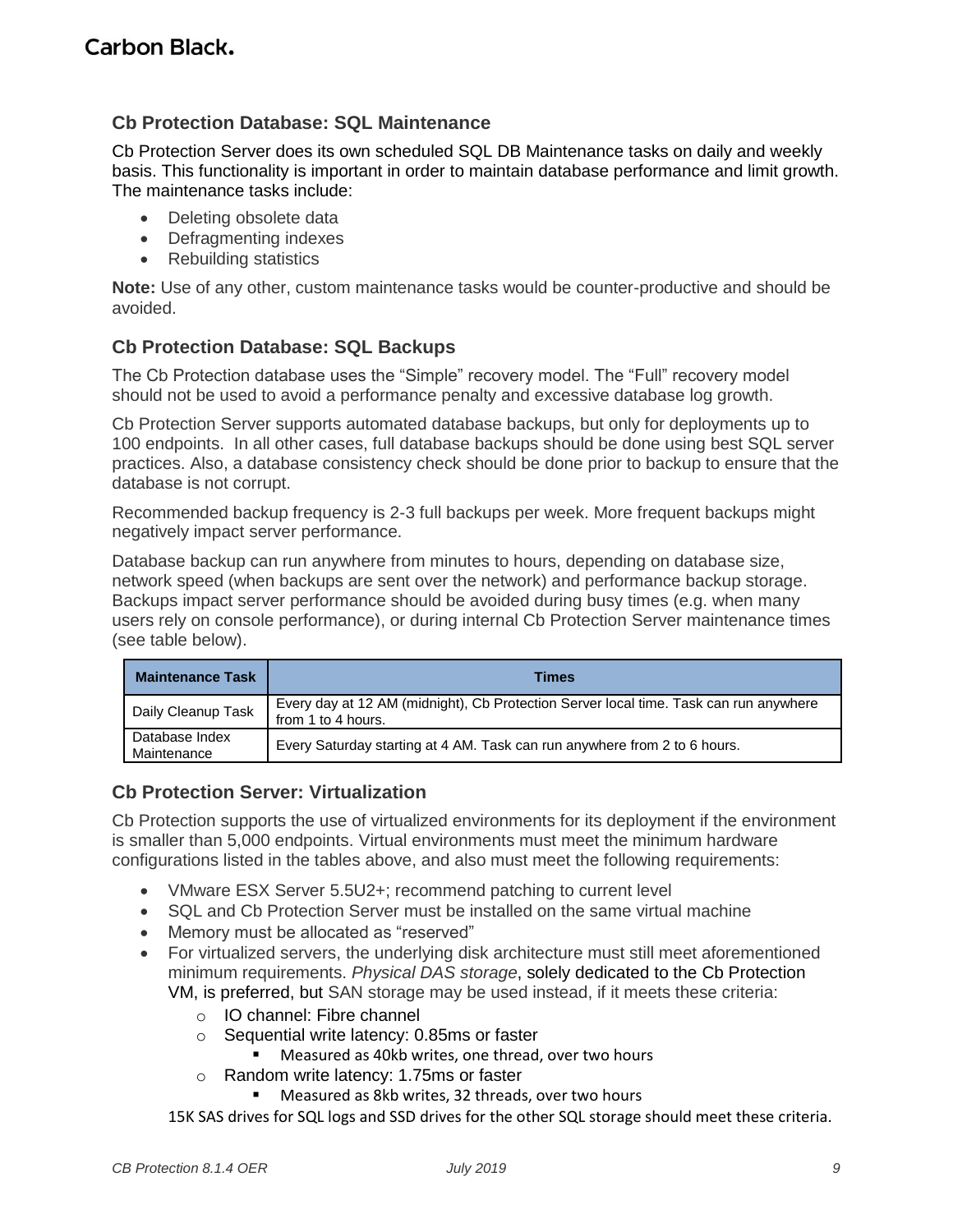# <span id="page-9-0"></span>**Cb Protection Server: Common Performance Pitfalls**

There are several pitfalls when purchasing and configuring hardware for the Bit Platform Server. This section lists most common mistakes.

| <b>Category</b>            | <b>Problem Explanation</b>                                                                                                                                                                                                                                                                                      | <b>Possible Mitigations</b>                                                                                                                                                                                                                                                                                              |
|----------------------------|-----------------------------------------------------------------------------------------------------------------------------------------------------------------------------------------------------------------------------------------------------------------------------------------------------------------|--------------------------------------------------------------------------------------------------------------------------------------------------------------------------------------------------------------------------------------------------------------------------------------------------------------------------|
| Slow SQL<br>Storage        | Misconfigured or slow storage used for<br>SQL database files can significantly<br>impact the ability of the server to process<br>agent events and file changes and can<br>cause a backlog of server tasks and slow<br>console response.                                                                         | Use direct-attached storage with correctly<br>1.<br>sized disks and RAID architecture<br>Avoid using SAN storage due to high<br>2.<br>latency<br>3.<br>For larger deployments, use fast<br>SSD/Flash storage, as documented                                                                                              |
| <b>Slow Network</b>        | A slow network connection between the<br>Cb Protection Server and SQL Server can<br>significantly impact the ability of the server<br>to process agent events and files. This<br>can cause a backlog of messages and<br>loss of visibility into the agent inventory<br>and operation.                           | Deploy Cb Protection in a 1-tier model,<br>1.<br>with both the Cb Protection server and<br>SQL Server on the single machine<br>Reduce network latency between Cb<br>2.<br>Protection and SQL server by using fewer,<br>faster switches, or a direct cable<br>connection                                                  |
| Resource<br>Sharing        | Shared SQL server or SQL storage layer<br>can impact overall server performance<br>because the server cannot utilize<br>hardware resources as needed. Also,<br>sharing introduces a varying load which<br>makes it impossible to predict future<br>server performance.                                          | Provide a dedicated SQL server instance<br>1.<br>to the Cb Protection<br>2.<br>Provide dedicated storage to Cb<br>Protection SQL storage files, not used by<br>either other databases or other<br>applications                                                                                                           |
| Hardware<br>Virtualization | Improperly virtualized server hardware or<br>virtualizing the server for a large number<br>of endpoints can impact the overall server<br>performance. The impact can be on either<br>the network, CPU, memory or storage<br>layer.<br>As a reminder, virtualization is supported<br>only below 5,000 endpoints. | Move product to physical hardware<br>1.<br>Move product to 1-tier virtual hardware<br>2.<br>3.<br>Ensure that the virtual machine satisfies<br>OER requirements (CPU, Memory), uses<br>physical storage, and that there is very<br>low latency between the Cb Protection and<br>SQL servers in case of 2-tier deployment |

# <span id="page-9-1"></span>**Cb Protection Server: Communication Requirements**

| <b>Requirement</b>        | <b>Details</b>                                                                                                      | <b>Additional Notes</b>                                                       |
|---------------------------|---------------------------------------------------------------------------------------------------------------------|-------------------------------------------------------------------------------|
| Port 443 access           | Outbound SSL From Cb Protection<br>Server to Cb Protection Knowledge                                                | Allow connection to<br>services.bit9.com (proxy<br>connections are supported) |
|                           | Inbound HTTPS from Cb Protection<br>Console users and Cb Protection<br>Agents (for software upgrades)               |                                                                               |
| Inbound Port 41002 access | Inbound SSL from Cb Protection agents                                                                               | Port is configurable                                                          |
| Outbound Port 514 access  | Outbound UDP for Syslog/SIEM<br>connections                                                                         | Optional, if Syslog/SIEM integrations<br>are enabled. Port is configurable    |
| Ethernet connection       | 1 GB/s connection required for<br>connection to Cb Protection Agents                                                |                                                                               |
| Static IP address only    | (no DHCP) with an assigned FQDN or<br>alias; IPv4 and/or IPv6 supported                                             |                                                                               |
| AD Integration            | Server must be a member of a domain if<br>AD integration is utilized                                                |                                                                               |
| <b>Bandwidth</b>          | For every 1000 agents, you can expect<br>server bandwidth to average about:<br>Inbound: 200kb/s<br>Outbound: 50kb/s |                                                                               |